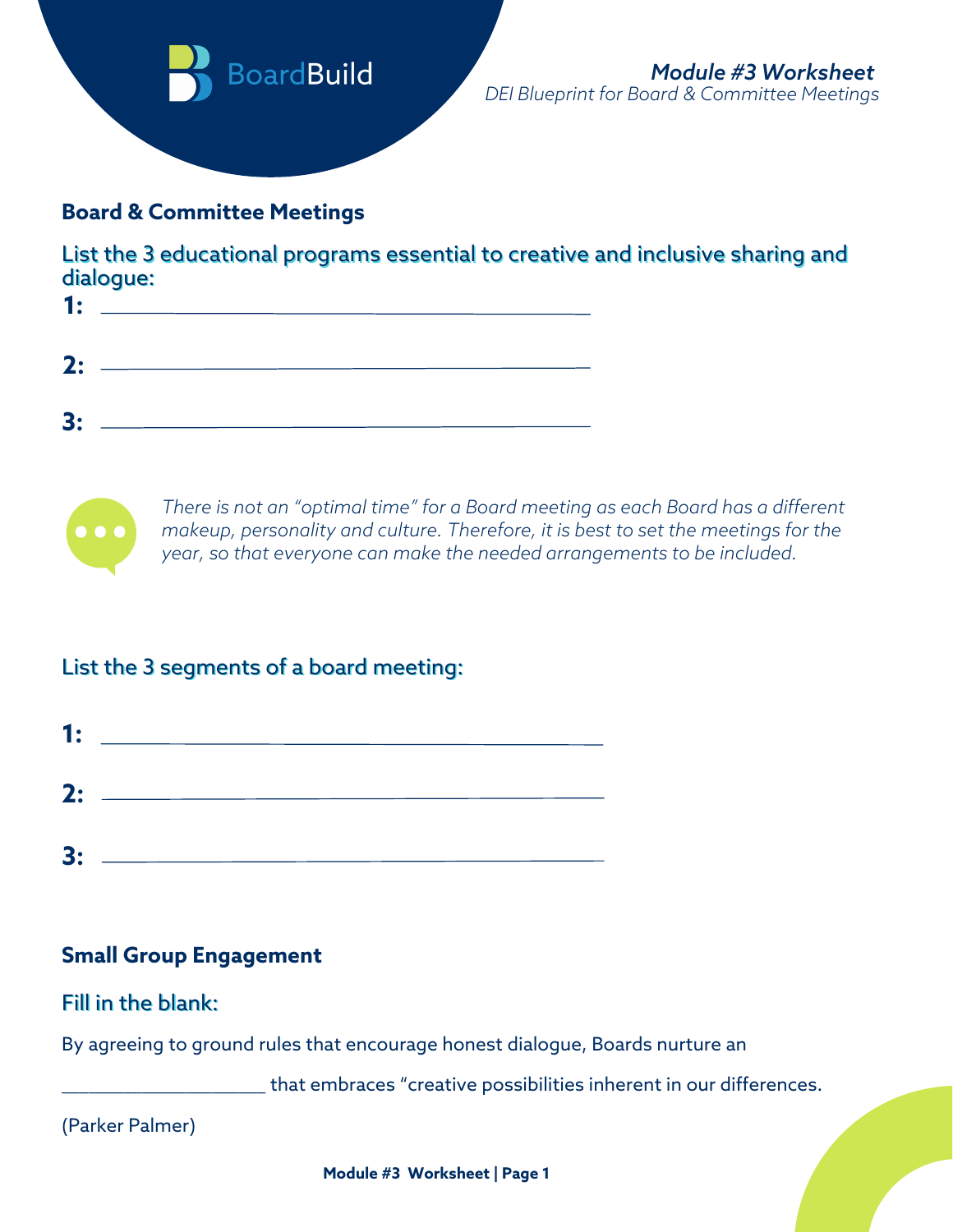# **Small Group Engagement**

## Common ground rules can include:

- We listen and we are present as fully as possible. Suspend the temptation to rehearse what you will say and listen to the speaker. Put your cell phone aside. Resist the urge to text and respond to emails while in a board meeting.
- We speak our truth in ways that respect other people's truth: Our views of reality may be different. Refrain from interpreting, correcting or debating what others say. Speak using "I" statements.
- We identify our assumptions. By identifying our assumptions, we can set them aside and open our viewpoints to greater possibilities. Taking this a step further, we practice claiming our assumptions aloud thus opening the conversation to respectful dialogue.
- We suspend our judgments. By creating a space between judgments and reactions, we can listen to the other and to ourselves more fully and thus our perspectives, decisions and actions are more informed.
- We ask honest, open questions instead of advising each other. We learn to listen deeply & ask questions.
- We turn to wonder when the going gets rough: If you feel judgmental, or defensive, ask yourself, "I wonder what brought her to this belief?" "I wonder what he's feeling right now?" "I wonder what my reaction teaches me about myself?"
- This is a discussion, not a debate. The purpose is not to win an argument, but to hear many points of view and explore many options and solutions.
- One person speaks at a time. Refrain from side conversations. Pay attention to the person speaking. If you think you will forget an idea that comes to mind, write it down. Do not interrupt the speaker. During virtual meetings use the icons to signify you would like a turn to speak.
- We seek to identify and appreciate the pros and cons of every option, not just those you prefer. Be willing to carefully and objectively examine all views in order to enrich your understanding of the issue using the lens of others.
- Seek first to understand, not to be understood. Ask questions to seek clarification when you don't understand the meaning of someone's comments.
- Honor privacy and confidentiality. What is said in the meetings, stays in the meetings. The minutes will reflect decisions made and actions taken, but will not "call out" anyone for their comments or perspectives. Information can and should be shared for transparency. But, the identity of speakers should not be revealed unless agreed upon on each individual basis.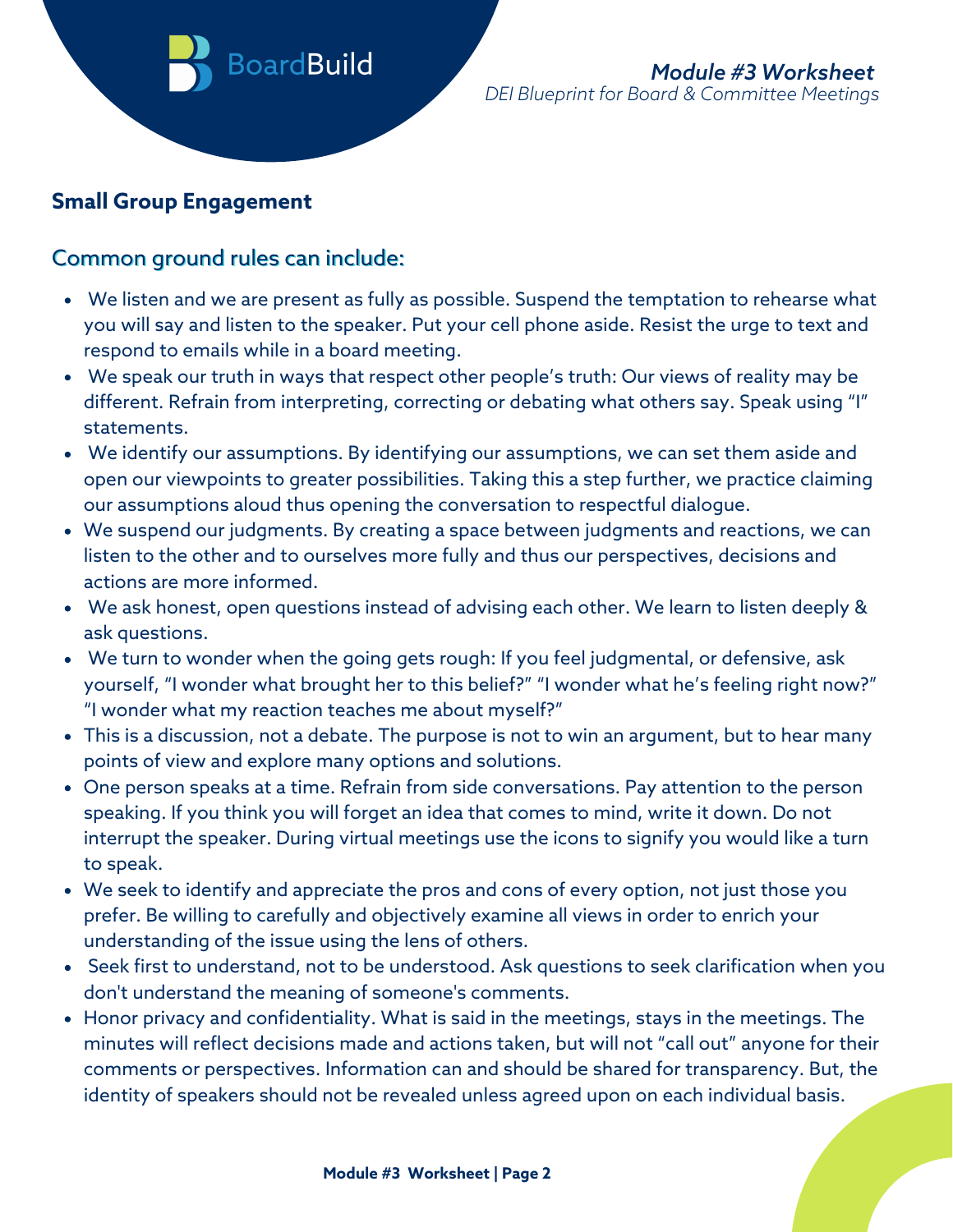

#### **DEI in Friend-raising and Fundraising**

Defining friend-raising:

Friend-raising is building sustainable relationships with persons, foundations and corporations, in order to get to know them better, and to (co)create a wide variety of ways to support your organization." In this lesson, we will uncover how to incorporate DEI practices into friend-raising and fundraising. - Vera Peerdeman

## Fill in the blank:

As stewards of your nonprofit, the Board is responsible for ensuring that adequate

are available to support programs to achieve the mission and vision of the

organization.



*Nonprofits with Boards that are representative of the communities they serve and are known to embrace differences are more likely to access resources from potential donors, partners, or policy makers. Understanding the demographics of the community your nonprofit serves should inform the strategies you adopt for fund and friend raising. Awareness of the cultural traditions of a donor community is the first step to engagement. Connecting with different audiences requires a fundraising team that is diverse, empowered and prepared as a voice for the organization. Having a representative Board that reflects the service community provides a larger network from which donors and allies can be cultivated.*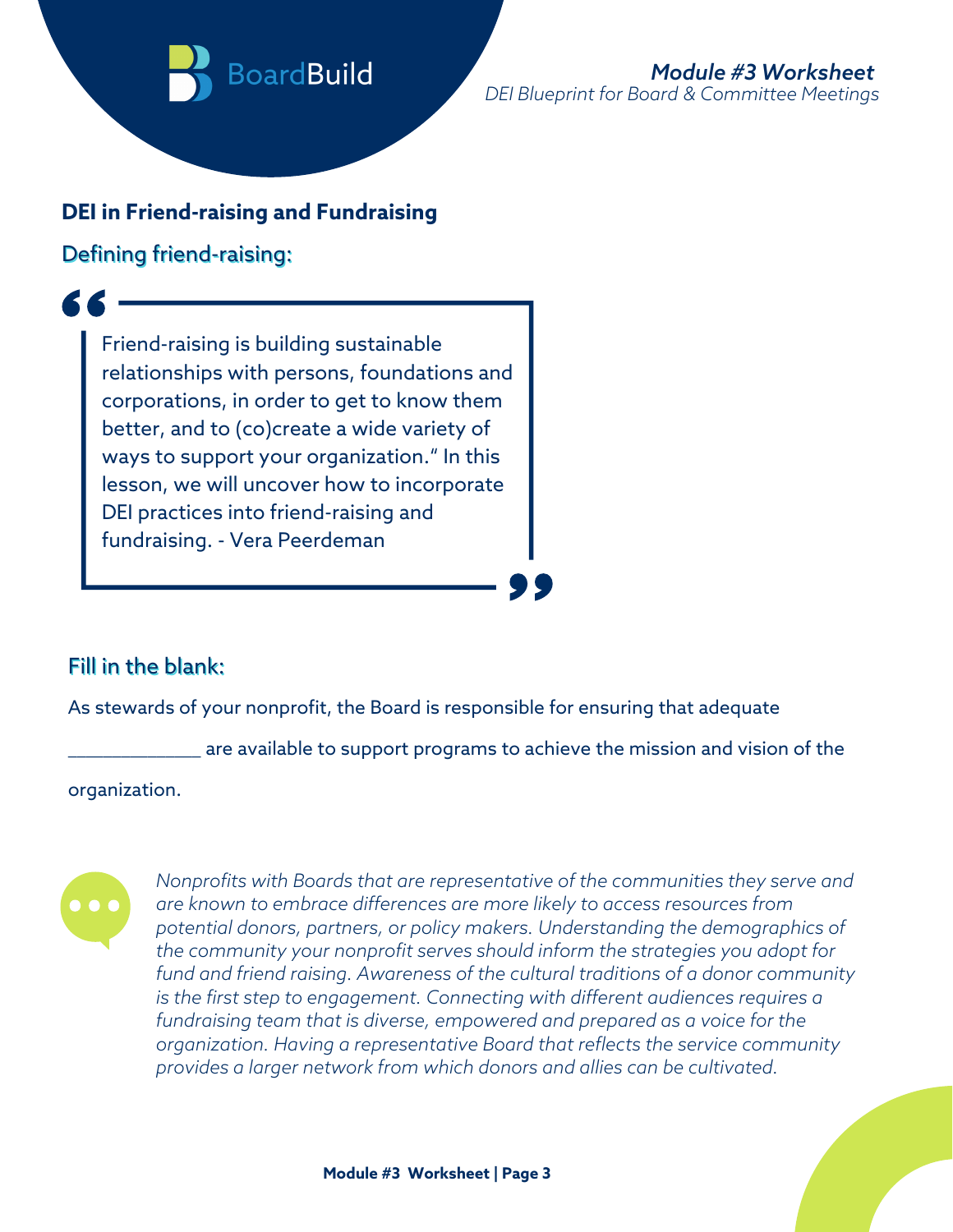

#### **Best Practices for a DEI Committee**

#### Fill in the blanks:

A Diversity, Equity and Inclusion Committee (DEIC) is a \_\_\_\_\_\_\_\_\_\_\_\_\_\_\_\_\_\_\_\_\_\_\_\_\_ of diverse

stakeholders who focus their efforts on bringing about the cultural, structural and human

capital changes necessary for your organization to advance and sustain DEI.

## Six key factors that can make or break a DEI Committee's ability to be impactful:

1) Membership: A DEIC must consist of equally-empowered members who represent the range of stakeholders in the organization. This helps engage a diverse range of identities, experiences & interests. Membership should be limited so it is not so large that it becomes unproductive. Also, there should be inclusion of or regular consultation with someone with tailored DEI expertise.

2) Transparency: The DEI Committee must operate with complete internal and external transparency. Transparency is crucial for any effort combating racism, sexism, & other forms of marginalization or unintended exclusion. Transparency also affirms that the committee is accountable to the rest of the organization and prevents the committee from stagnating. On occasion, sensitive issues might arise that require committee attention. For example, if a complaint has surfaced regarding harassing behavior by an employee or leader, the committee should anonymize or omit specific details as needed in any reporting or minutes that might be shared more widely. In these cases, confidentiality must be observed. DEICs should share their meeting minutes, regular progress reports and get organization-wide input.

3) Accountability is [defined](https://www.merriam-webster.com/dictionary/accountability) as "an obligation or willingness to accept responsibility or to account for one's actions." The committee must be able and willing to address root problems with targeted responses, not just surface issues with band-aid solutions. It must be sufficiently empowered to implement their initiatives meaningfully and successfully, and must be continually backed with the necessary resources to execute them with the promised rigor and speed.